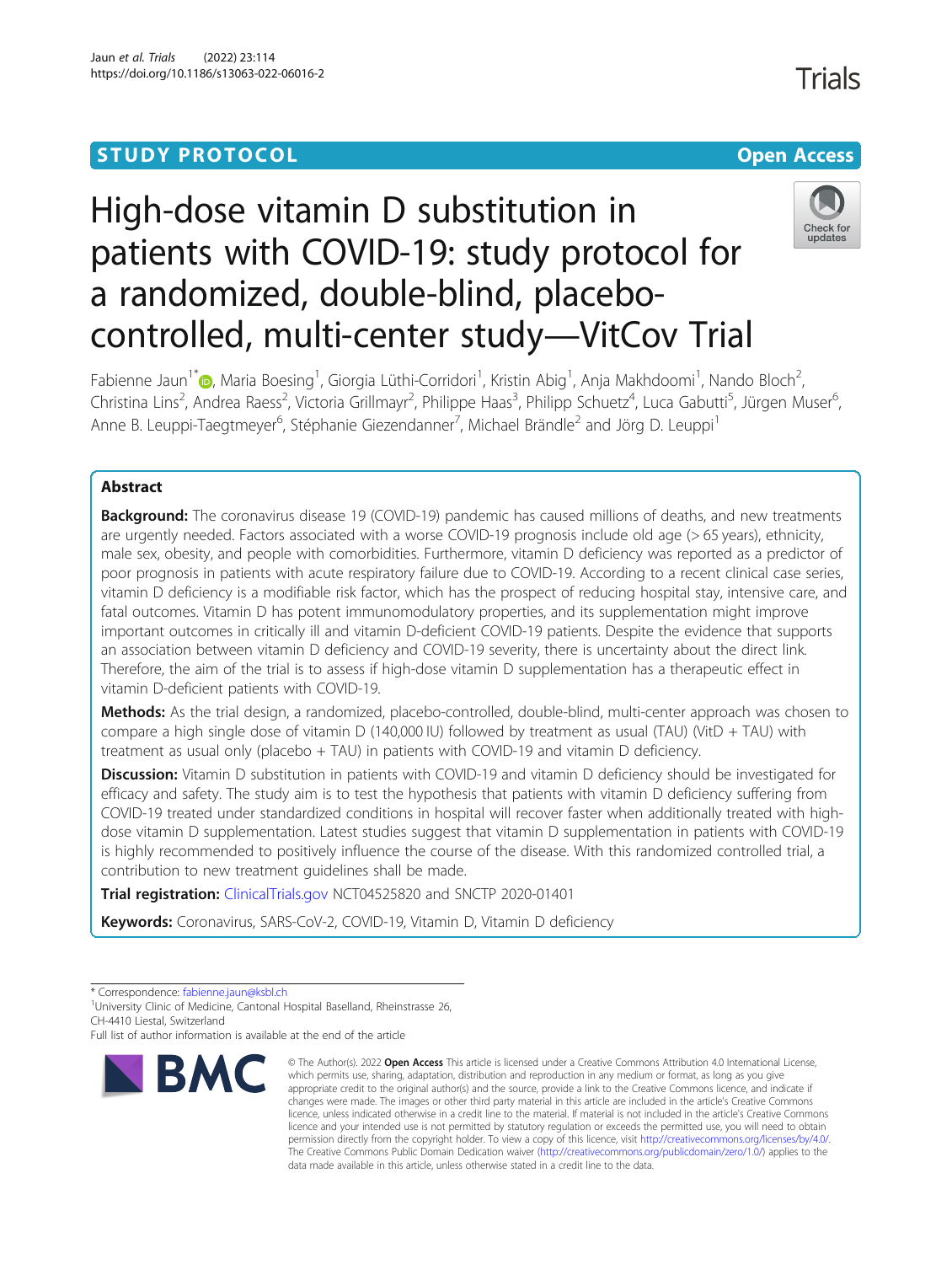## Administrative information

Note: the numbers in curly brackets in this protocol refer to SPIRIT checklist item numbers. The order of the items has been modified to group similar items (see [http://www.equator-network.org/reporting-guidelines/](http://www.equator-network.org/reporting-guidelines/spirit-2013-statement-defining-standard-protocol-items-for-clinical-trials/) [spirit-2013-statement-defining-standard-protocol-items](http://www.equator-network.org/reporting-guidelines/spirit-2013-statement-defining-standard-protocol-items-for-clinical-trials/)[for-clinical-trials/](http://www.equator-network.org/reporting-guidelines/spirit-2013-statement-defining-standard-protocol-items-for-clinical-trials/)).

| High Dose Vitamin-D-substitution in pa-<br>tients with COVID-19: study protocol for<br>a randomized, double blind, placebo<br>controlled, multi-centre study-VitCov<br>Trial                                                                                                                                                                                                                                                                                                                                                                                                                                                                                                                                                                                                                                                                                                                                                                                                                                                                                                                                                                                                                                                                                                                                                                                                                                                                                                                                                                                                                   |                                                                                                                                 |
|------------------------------------------------------------------------------------------------------------------------------------------------------------------------------------------------------------------------------------------------------------------------------------------------------------------------------------------------------------------------------------------------------------------------------------------------------------------------------------------------------------------------------------------------------------------------------------------------------------------------------------------------------------------------------------------------------------------------------------------------------------------------------------------------------------------------------------------------------------------------------------------------------------------------------------------------------------------------------------------------------------------------------------------------------------------------------------------------------------------------------------------------------------------------------------------------------------------------------------------------------------------------------------------------------------------------------------------------------------------------------------------------------------------------------------------------------------------------------------------------------------------------------------------------------------------------------------------------|---------------------------------------------------------------------------------------------------------------------------------|
| Clinicaltrials.gov: NCT04525820 (from<br>25. August 2020)<br>SNCTP: 2020-01401                                                                                                                                                                                                                                                                                                                                                                                                                                                                                                                                                                                                                                                                                                                                                                                                                                                                                                                                                                                                                                                                                                                                                                                                                                                                                                                                                                                                                                                                                                                 |                                                                                                                                 |
| Version 3.1 26.07.2021                                                                                                                                                                                                                                                                                                                                                                                                                                                                                                                                                                                                                                                                                                                                                                                                                                                                                                                                                                                                                                                                                                                                                                                                                                                                                                                                                                                                                                                                                                                                                                         | Na<br>for                                                                                                                       |
| The study received funding from<br>SWICA AG, Foundation Bank Vontobel,<br>SWF Foundation, Gebro Pharma AG<br>and the by the internal funds of<br>Professor Leuppi.                                                                                                                                                                                                                                                                                                                                                                                                                                                                                                                                                                                                                                                                                                                                                                                                                                                                                                                                                                                                                                                                                                                                                                                                                                                                                                                                                                                                                             |                                                                                                                                 |
| <b>Fabienne Jaun, BScN:</b> Co-Investigator,<br>University Clinic of Medicine, Cantonal<br>Hospital Baselland (corresponding<br>author)<br><b>Maria Boesing: MD, Study Physician</b><br>University Clinic of Medicine, Cantonal<br>Hospital Baselland and University of<br>Basel<br>Giorgia Lüthi-Corridori, MSc: Co-<br>Investigator, University Clinic of Medi-<br>cine, Cantonal Hospital Baselland and<br>University of Basel<br>Kristin Abig: Co-Investigator, University<br>Clinic of Medicine, Cantonal Hospital<br>Baselland<br><b>Maria Boesing: MD, Study Physician</b><br>University Clinic of Medicine, Cantonal<br>Hospital Baselland and University of<br>Basel<br><b>Anja Makhdoomi: MD, University</b><br>Clinic of Medicine, Cantonal Hospital<br>Baselland and University of Basel<br><b>Nando Bloch: MD, Study Phyisician,</b><br>Cantonal Hospital St. Gallen<br><b>Christina Lins: MD, Study Phyisician,</b><br>Cantonal Hospital St. Gallen<br><b>Andrea Raess.</b> Local Study<br>Coordinator, Cantonal Hospital St.<br>Gallen<br><b>Victory Grillmayr, Local Study</b><br>Coordinator, Cantonal Hospital St.<br>Gallen<br><b>Philippe Haas, MD, PhD, Co-</b><br>Investigator, Cantonal Hospital<br>Baselland<br>Professor Philipp Schütz, MD: Local<br>Principal Investigator, Cantonal Hospital<br>Aarau and University of Basel<br>Professor Michael Brändle, MD, MSc:<br>Local Principal Investigator, Cantonal<br>Hospital St. Gallen<br>Professor Luca Gabutti, MD: specialist<br>advisor, Cantonal Hospital Bellinzona<br>Jürgen Muser, PhD: specialist advisor, | Ro<br>In<br>Ba<br>A<br>in<br>ca<br>th<br>$\mathsf{C}$<br>sy<br>re<br>m<br>M<br>m<br>er<br>fo<br>(A)<br>tio<br>65<br>$_{\rm cc}$ |
|                                                                                                                                                                                                                                                                                                                                                                                                                                                                                                                                                                                                                                                                                                                                                                                                                                                                                                                                                                                                                                                                                                                                                                                                                                                                                                                                                                                                                                                                                                                                                                                                |                                                                                                                                 |

# Administrative information (Continued)

|                                                            | Cantonal Hospital Baselland<br>Prof. Anne B. Leuppi-Taegtmeyer,<br>MD, PhD: Clinical Pharmacologist &<br>Toxicologist, Cantonal Hospital<br>Baselland and University Hospital Basel<br>Stéphanie Giezendanner, PhD: Trial<br>Statistician, Centre for Primary Health<br>Care, University of Basel<br>Professor Michael Brändle, MD, MSc:<br>Local Principal Investigator, Cantonal<br>Hospital St. Gallen<br>Professor Jörg D. Leuppi, MD, PhD:<br>Sponsor, Principal Investigator.<br>University Clinic of Medicine, Cantonal<br>Hospital Baselland and University of<br>Basel |
|------------------------------------------------------------|---------------------------------------------------------------------------------------------------------------------------------------------------------------------------------------------------------------------------------------------------------------------------------------------------------------------------------------------------------------------------------------------------------------------------------------------------------------------------------------------------------------------------------------------------------------------------------|
| Name and contact information<br>for the trial sponsor {5b} | Prof. Jörg D. Leuppi, MD, PhD<br>Clinical Professor of Internal Medicine,<br>University of Basel<br>Head of the University Clinic of<br>Medicine<br>cantonal hospital Baselland<br>Rheinstrasse 26<br>CH-4410 Liestal<br>Phone: +41-61-925-21-80<br>E-Mail: joerg.leuppi@ksbl.ch                                                                                                                                                                                                                                                                                                |
| Role of sponsor {5c}                                       | Professor Jörg D. Leuppi and his<br>research group wrote the study<br>protocol together with collaborating<br>partners. The study will be conducted<br>under the supervision of Prof. Leuppi.<br>He and his research team are<br>responsible for all submissions to<br>obtain study approval from local<br>authorities (ethical committee and<br>Swissmedic). Prof. Leuppi is involved in<br>every step of this study including data<br>collection, interpretation of results and<br>writing of scientific reports.                                                             |

## **I**roduction

#### ackground and rationale {6a}

new coronavirus (CoV) infection epidemic began Wuhan, Hubei, China, in late 2019, originally alled 2019-nCoV  $[1]$  $[1]$  and renamed COVID-19 by te World Health Organization in 2020. Previous oV epidemics included severe acute respiratory ndrome (SARS)-CoV in [2](#page-9-0)003 [2] and Middle East espiratory syndrome (MERS)- $CoV$  in 2012 [[3](#page-9-0)]. The nortality rates were  $> 10\%$  for SARS and  $> 35\%$  for IERS [[4](#page-9-0)]. So far, this pandemic is responsible for millions of deaths. The direct cause of death is genrally due to ensuing severe atypical pneumonia, followed by acute respiratory distress syndrome ARDS) [[4,](#page-9-0) [5](#page-9-0)].

Risk factors for a poor outcome of SARS-CoV-2 infecon have so far been identified to include older age (> 65 years) and comorbidities such as chronic respiratory onditions, hypertension or diabetes, obesity, current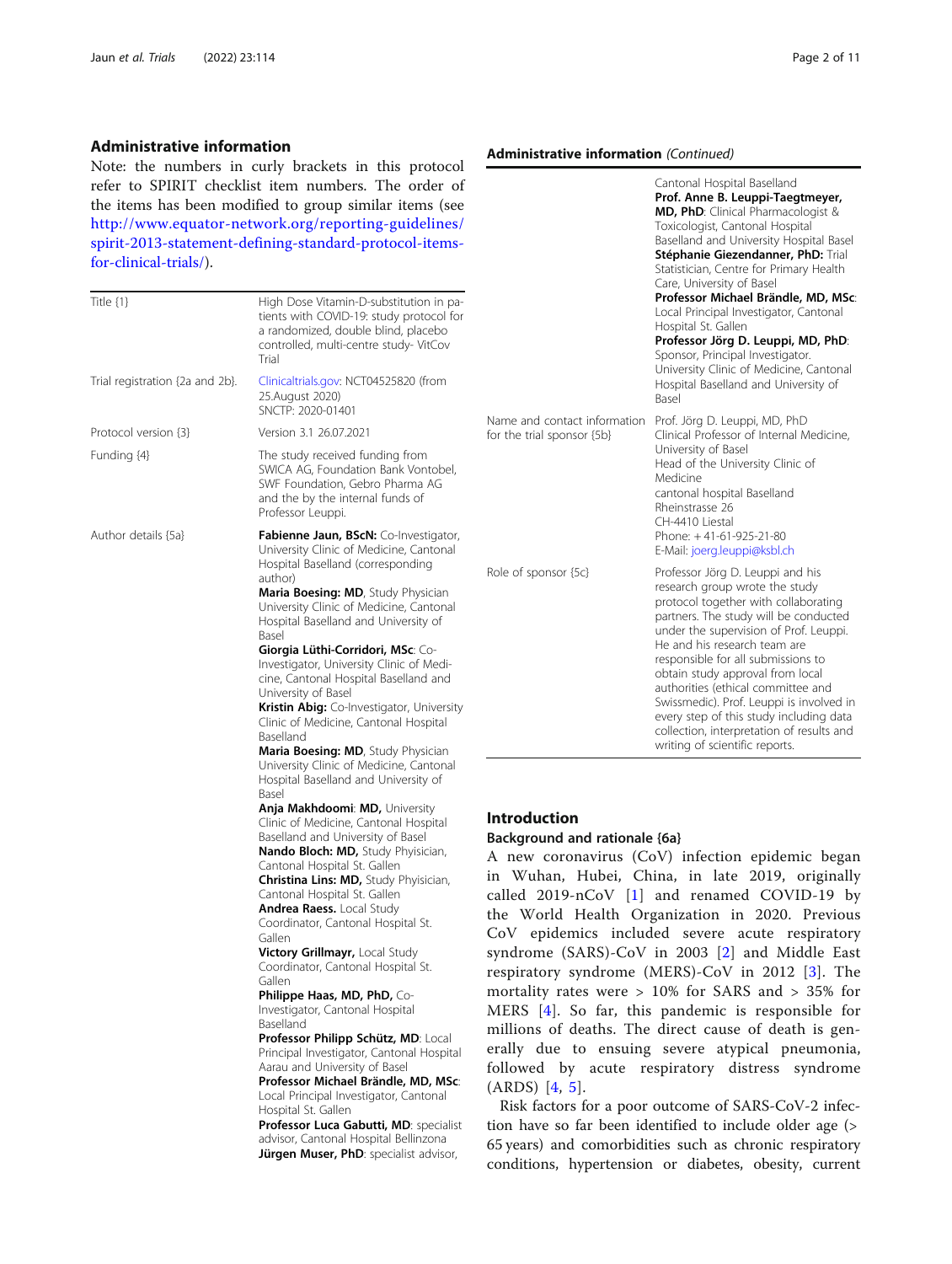smoking status, male sex, and Black or Asian ethnic origin  $[6-9]$  $[6-9]$  $[6-9]$  $[6-9]$ .

Observational studies reported independent associations between low serum concentrations of 25-hydroxyvitamin D (the major circulating vitamin D metabolite) and susceptibility to acute respiratory tract infection [[10](#page-9-0)–[12](#page-10-0)]. 25- Hydroxyvitamin D supports induction of antimicrobial peptides in response to both viral and bacterial stimuli [[6](#page-9-0)– [8,](#page-9-0) [13\]](#page-10-0), suggesting a potential mechanism by which vitamin D-inducible protection against respiratory pathogens might be mediated [[14](#page-10-0)]. Previous studies observed that vitamin D deficiency is prevalent among patients with ARDS and other chronic respiratory diseases and likely contributes to its pathogenesis through alveolar-capillary damage [[15](#page-10-0), [16](#page-10-0)]. It was further reported that vitamin D is a predictor of poor prognosis in patients with acute respiratory failure due to COVID-19 [\[17](#page-10-0)–[19](#page-10-0)]. Therefore, leading experts in the field have called for well-powered randomized controlled trials of vitamin D supplementation as an add-on treatment for COVID-19 to test for causality [[20](#page-10-0)].

A randomized placebo-controlled trial of high-dose vitamin D in critically ill adult patients with vitamin D deficiency found a significant in-hospital mortality reduction among patients with severe vitamin D deficiency compared to placebo [\[21\]](#page-10-0). In a further study of vitamin D status in patients with ARDS, Park and colleagues retrospectively examined data from 108 patients with ARDS for whom a vitamin D status was available; they observed that over 95% of these patients had vitamin D deficiency [[22\]](#page-10-0). When examined according to quartile of serum 25-hydroxyvitamin D, a consistent inverse relationship between serum 25-hydroxyvitamin D and length of hospital and ICU stay among survivors was observed [[22\]](#page-10-0).

A treatment with vitamin D showed a significant reduction of inflammatory markers, a shorter time to recovery for patients with cough, gustatory sensory loss in patients with COVID-19, and vitamin D deficiency, without the occurrence of side effects [\[23](#page-10-0), [24\]](#page-10-0). The anticipated risk of side effects due to a single high dose of vitamin D in this study is minimal, compared to the potential impact on preventing more extended hospital stays and worse outcomes in COVID-19. A single high dose of vitamin D in addition to smaller daily doses is secure and can be added to the current treatment guidelines for COVID-19 [\[23\]](#page-10-0). Vitamin D supplementation is a safe and cost-effective intervention, with multiple health benefits for patients with COVID-19 and vitamin D deficiency [\[25](#page-10-0)].

#### Objectives {7}

The primary objective of this study is to investigate if a single high dose of vitamin D, in addition to

treatment as usual (TAU), reduces the length of the hospital stay in patients with COVID-19 and vitamin D deficiency. Furthermore, we have defined the following parameters as secondary outcomes: the necessity of ICU treatment, overall mortality, percentage of patients with 25-hydroxyvitamin  $D > 50$  nmol/L ( $> 20$ ng/mL) at day 7, changes in serum calcium, phosphorus, 25-hydroxyvitamin D, parathyroid hormone (PTH), and the development of sepsis. We hypothesized that time to recovery is shorter in the single high-dose vitamin D group relative to the standard treatment group.

## Methods: participants, interventions, and outcomes

## Trial design {8}

We decided to conduct the study as a randomized, placebo-controlled, double-blind trial. This study compares a single high dose of vitamin D in addition to treatment as usual (VitD  $+$  TAU) to placebo and treatment as usual only (placebo + TAU). Ethically, it is not justifiable not to treat a known vitamin D deficiency. Therefore, we decided to compare the intervention (single high dose of vitamin D) with treatment as usual (smaller daily dose of vitamin D). The study is designed as a superiority study that assumes, testing the hypothesis, that a single high dose of vitamin D in addition to TAU leads to faster recovery than treatment as usual only.

#### Study setting {9}

It is planned to conduct the study in four cantonal hospitals in Switzerland—two in north-western Switzerland, one in the canton of Tessin, and one in eastern Switzerland. All hospitals are category A clinics; two of them are academic. If necessary, other hospitals are asked to participate.

#### Eligibility criteria {10}

Participants are eligible to participate in the study after giving written, informed consent when hospitalized on a general medicine ward due to ongoing, PCR-confirmed SARS-CoV-2 infection, aged  $\geq 18$  years with laboratoryconfirmed vitamin D deficiency defined as a serum 25 hydroxyvitamin D concentration  $\leq 50$  nmol/L ( $\leq 20$  ng/ mL). Patients will be included independently of the severity of the disease.

The presence of any of the following conditions will lead to the exclusion of the participant: known hypersensitivity to one of the vitamin D products used in this study or to one of the adjuvants in the drug's composition, active malignancy, hypercalcemia, granulomatous diseases such as sarcoidosis, history of renal stones within the past year,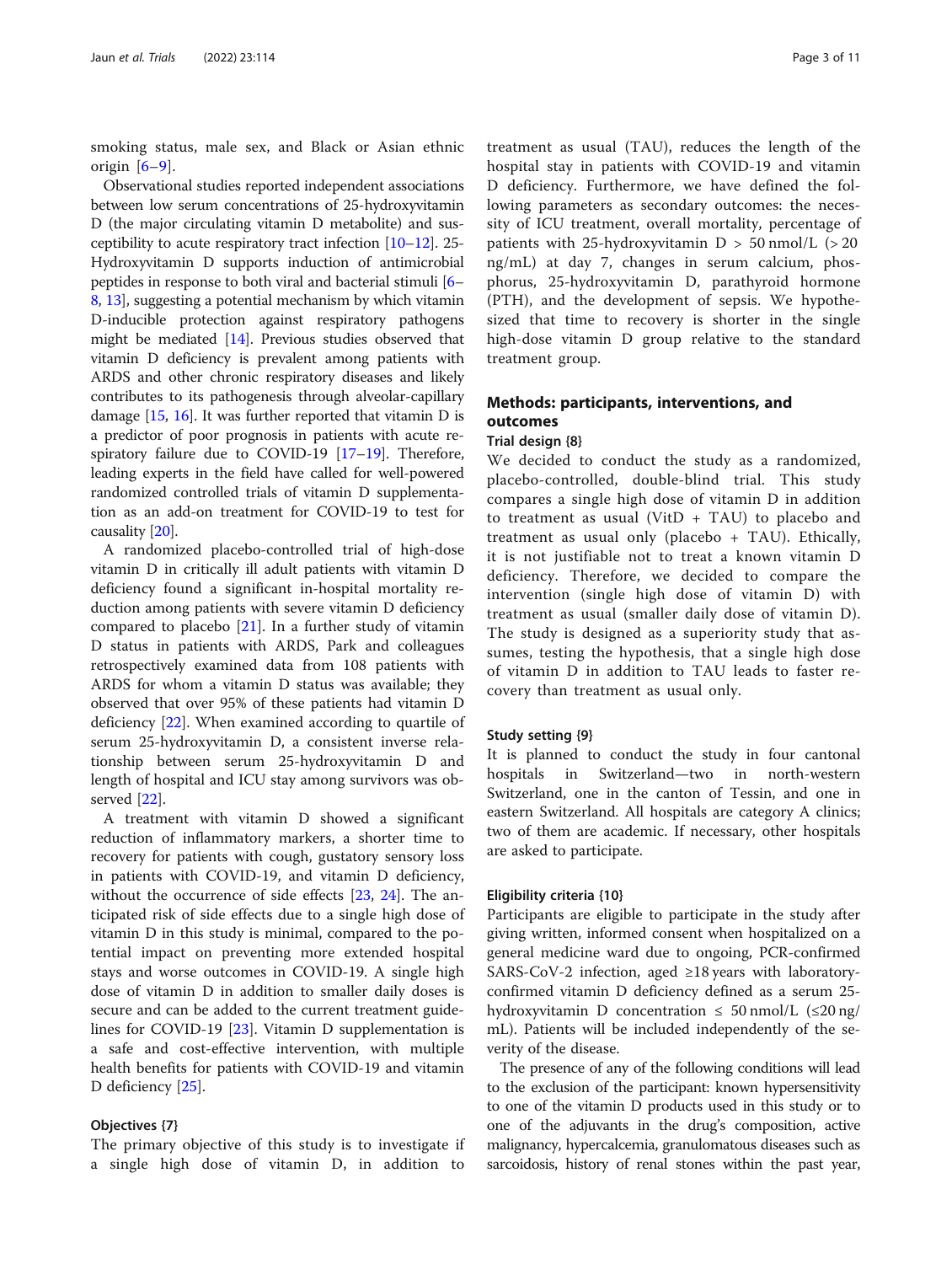pregnancy/breastfeeding, previous enrolment into the current project, or another interventional trial.

#### Who will take informed consent? {26a}

After a patient is identified as a potential subject, all inclusion criteria are fulfilled, and none of the exclusion criteria is present, the patient will be asked by a study physician if they want to participate in this study. The patient then needs to give his written informed consent before the randomization. The study information and consent form are provided to the patient by the physician, and both documents are revised and approved by the responsible local ethics committee.

## Additional consent provisions for collection and use of participant data and biological specimens {26b}

It is not planned to collect data or biological material from participants, which is not described or mentioned in the study protocol or patient information. If there are changes in the protocol, participating subjects are provided with a new informed consent form to decide if they want to participate in further investigations.

#### Interventions

## Explanation for the choice of comparators {6b}

This study will be conducted as a randomized, placebocontrolled, double-blind trial comparing high-dose vitamin D in addition to TAU with placebo + TAU. The recommended supplementation of vitamin D in adults is 800 IU vitamin D3/day [\[26](#page-10-0), [27\]](#page-10-0).

As there is no ethical justification for not supplementing vitamin D in patients with laboratoryconfirmed vitamin D deficiency, we decided against a "placebo only" design. Instead, we will compare single high-dose vitamin D + TAU versus placebo + TAU.

#### Intervention description {11a}

Intervention group Participants will receive a single oral dose of 140,000 IU of vitamin D3 as an oily solution and then continue with the standard oral dose of 800 IU vitamin D3 per day until discharge. The medication will be administered by instructed personnel—preferably in the morning along with the patients' other prescribed medication. We did not find information about significant differences resulting from the timing of administration.

Control group Participants will receive a single dose of placebo orally and then continue with the standard dose of 800 IU vitamin D3 per day. The procedure of administration is the same as in the intervention group.

The placebo solution is similar to the product used in the intervention group (VITAMIN D3 Wild Öl 500 IU/ drop) in terms of consistency and look. Neither patients nor physicians can detect a difference between the two products.

## Criteria for discontinuing or modifying allocated interventions {11b}

Treating doctors can change the dose of vitamin D or stop the treatment if clinically indicated. In such cases, it must be reported to the lead center immediately. The patient will be considered as a dropout. The treating physician can re-evaluate the treatment throughout the trial and independently decide about additional treatment options. The patient must be informed about all treatment options and must be treated according to the most recent local or national COVID-19 guidelines.

#### Strategies to improve adherence to interventions {11c}

Patient adherence is not assessed since the participants are all hospitalized, and qualified personnel will administer medication. The nurses and doctors will ensure that the patient receives the study medication correctly. If there is any complication with the administration (e.g., vomiting after taking the study medication), it must be reported directly to the lead center. The local study team will collect the used medication bottles and, if needed, can be used for additional evaluation of adherence after the patient is discharged.

## Relevant concomitant care permitted or prohibited during the trial {11d}

All treatments or medication considered necessary by treating doctors are permitted, and their use will be recorded in the case report form. There is no restriction in using other treatments or interventions during this trial.

## Provisions for post-trial care {30}

Patients are carefully followed up until discharge from hospital care. Any after-care necessary due to COVID-19 is organized by the treating physicians and is not connected to this trial. This trial has a mandatory, trial-specific insurance during the whole study period.

## Outcomes {12}

As the primary outcome, we fixed the length of the hospital stay. Therefore, the measurement will be the overall duration of the hospitalization from enrolment until discharge from hospital care. As defined, to measure the secondary objectives, we will assess if there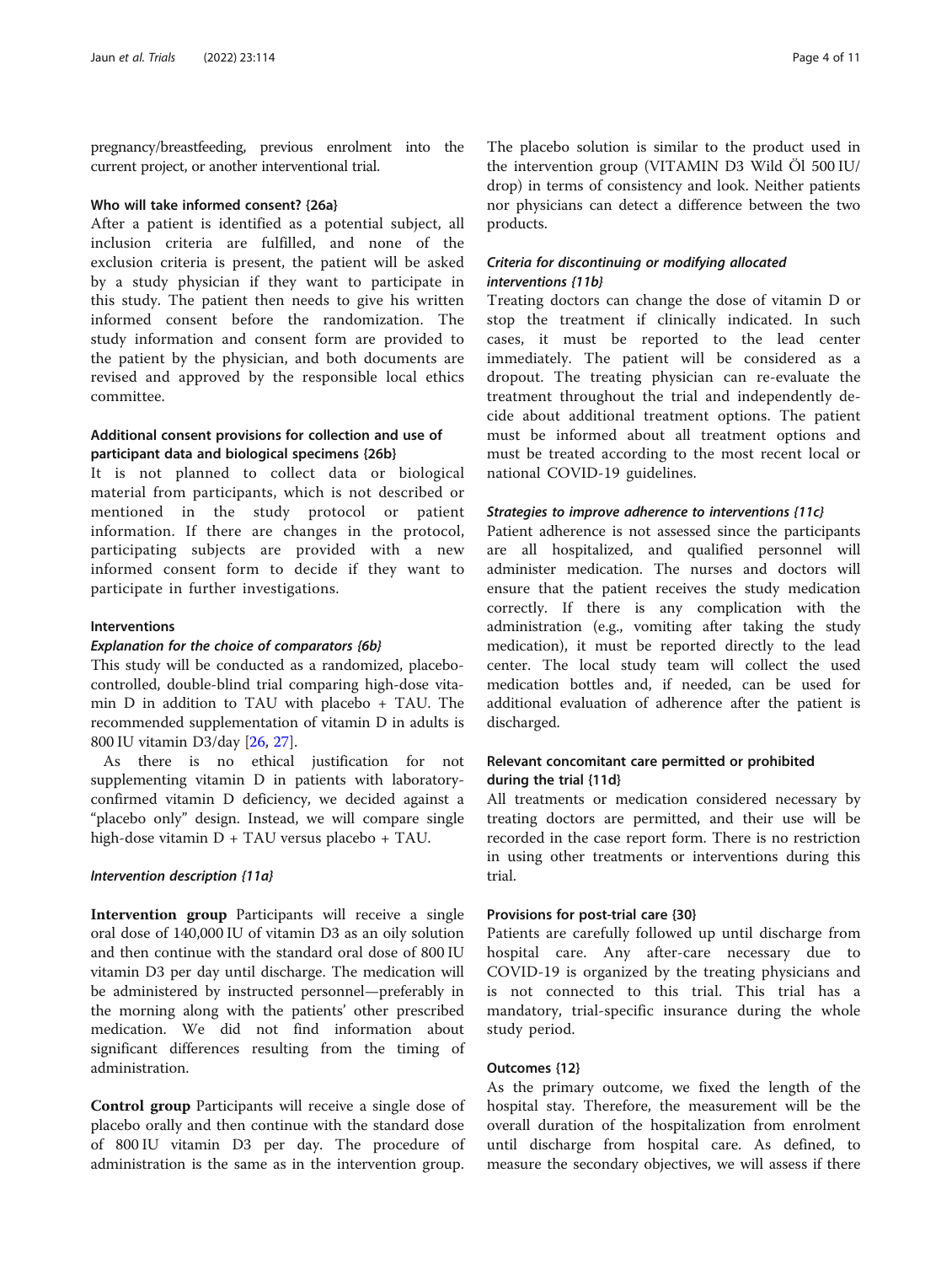are any differences between the TAU + VitD and the TAU + placebo group in terms of the variables described in the table below.

| Yes/no                                                      |
|-------------------------------------------------------------|
| If yes, length of the ICU stays (admission to<br>discharge) |
| Requirement for mechanical ventilation                      |
|                                                             |
| % of patients with 25-(OH)D $>$ 50 nmol/L at<br>day 7       |
| 25-(OH)D                                                    |
| Calcium                                                     |
| Phosphorus                                                  |
| Parathyroid hormone (PTH)                                   |
| % of patients who develop a sepsis                          |
| Complications during the hospitalization<br>due to COVID-19 |
| Blood pressure (BP)                                         |
| Heart rate (HR)                                             |
| Respiratory rate (RR)                                       |
| Blood oxygen saturation                                     |
| Need of oxygen and how much                                 |
| At baseline, 28 days, and 3 months after<br>inclusion       |
|                                                             |

#### Participant timeline {13}

#### Sample size {14}

To calculate the sample size, we looked at an interventional study of vitamin D, which examined the length of hospital stay as an outcome and what is known about the median length of hospital stay in patients hospitalized with COVID-19. A randomized, doubleblind, placebo-controlled trial examined the effects of adjunctive vitamin D in adults hospitalized with community-acquired pneumonia (CAP) on time to recovery [[28\]](#page-10-0). The primary outcome was the complete resolution of chest radiograph infiltrates at 6 weeks post-study treatment. Secondary outcomes included length of hospital stay, intensive care admission, and return to regular activity. At the same time, adjunctive vitamin D did not affect the primary outcome (OR 0.78, 95% CI 0.31 to 1.86,  $p = 0.548$ ). There was evidence it increased the complete resolution of pneumonia in participants with baseline vitamin D levels < 25 nmol/L (OR 17.0, 95% CI 1.40-549.45,  $p = 0.043$ ). Although not significant, the results indicated that patients in the intervention group had shorter length of hospital stay (mean  $= 3.8, SD = \pm 3.1, n = 60$  when compared with patients in the placebo group (mean = 4.8,  $SD = \pm 6.5$ ,  $n = 57$ ),

which indicates a small effect size (Cohen's d) of 0.1980. The study indicated a 20% reduction in length of hospital stay.

Considering the above results in the light of COVID-19, more extended hospital stays in COVID-19 patients are expected. In smaller observational studies describing the clinical course of hospitalized COVID-19 patients in China, a median hospital stay of 12 days (IOR 9–15) ( $n =$ [1](#page-9-0)37) [1] or of 10 days (*IQR*, 7.0–14.0) among those discharged alive  $(n = 47)$  [\[29](#page-10-0)] were observed. Guan et al. presented the clinical characteristics of 1099 patients with laboratory-confirmed COVID-19, and the median length of hospital stay was reported to be 12 days  $(IQR =$ 10–14) [[30](#page-10-0)], which we will take as a basis for our sample size calculation.

Sample size calculation was performed using the function "power.t.test" from the R package "stats" with the following parameters  $[31]$  $[31]$  $[31]$ : alpha = 0.05, power = 0.80, sigma = 2.96, delta (difference in the primary outcome between intervention and control group) = 2, and alternative hypothesis = two-sided, which resulted in a minimum of 35 patients per group, therefore a total of 70 patients. With a conservatively estimated 10% dropout rate, including the loss to follow-up, and a block size randomization of four, we decided to include 80 patients.

#### Recruitment {15}

After a patient is identified as a potential participant, all inclusion criteria are fulfilled, and none of the exclusion criteria is present, the patient will be asked by their treating physician if they want to participate in this study.

Only patients on general wards will be asked. Patients who are already being treated in the intensive care unit or taking part in another interventional trial will not be considered as potential participants. Neither patients nor doctors will receive financial reimbursement. The study budget will cover expenses for the study medication and diagnostics performed only during this study. The recruitment will take place in the described way in all four centers (cantonal hospital of Baselland in Liestal and Bruderholz, the cantonal hospital of Aarau, the cantonal hospital of St. Gallen, and the regional hospital Lugano). A collaboration with other hospitals in Switzerland will be considered if recruitment is slow.

## Assignment of interventions: allocation

## Sequence generation {16a}

Participants will be randomly assigned to either the intervention or the control group in a 1:1 ratio. A statistician not involved in the data analysis generates a randomization list with study group allocation using R [[31\]](#page-10-0). Randomization is carried out stratified by center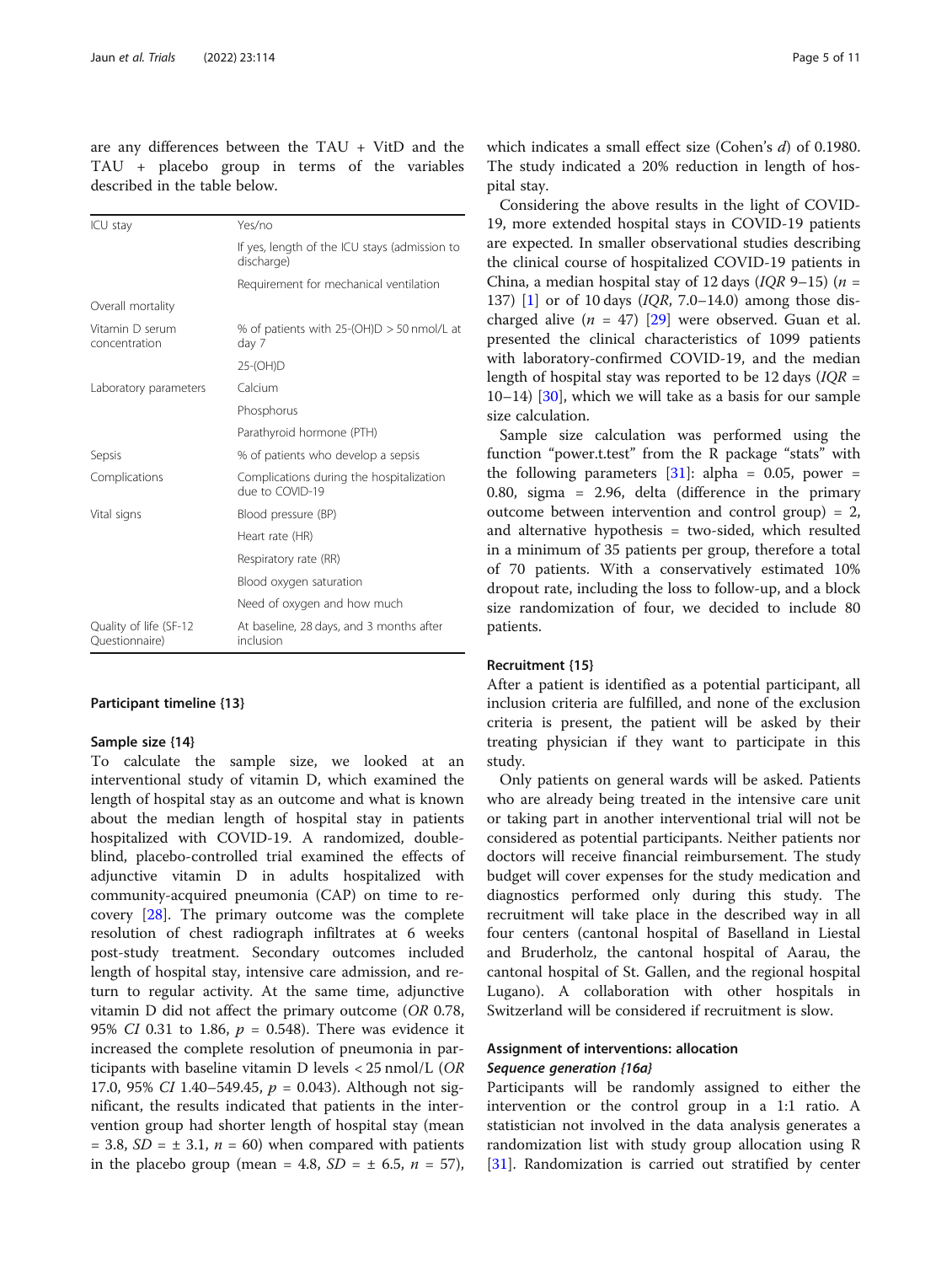using block randomization with a block size of four to account for differences in standard of care. The randomization master list will be handed over to the university hospital pharmacy in Basel, where the study drug will be labeled and packaged accordingly. In case of an adverse event (AE) or serious adverse event (SAE) that requires an emergency code break, the hospital pharmacy can decode the randomization immediately.

## Concealment mechanism {16b}

The hospital pharmacy of the university hospital of Basel will pack and label the study medication according to the randomization master list. They will provide the study centers with sealed, identically looking medication packages for each patient that contains either the highdose vitamin D and the standard medication or the placebo and the standard medication. Participating centers will receive a certain number of blocks of the study drug, which must be used strictly in the ascending order indicated by the code.

#### Implementation {16c}

The treating physician will make the enrolment. After a patient has given his/her consent, the physician will take one of the prepared medication packages with the medication. As described above, the assignment to either group will be made randomly.

## Assignment of interventions: blinding Who will be blinded {17a}

As the hospital pharmacy provides the medication in sealed, identically looking medication packages, neither the treating physician nor the patient or other care providers knows if the patient is in the intervention or placebo group. The statistician will conduct the analysis blinded.

#### Procedure for unblinding if needed {17b}

In case of an event or medical emergency that makes unblinding necessary, the hospital pharmacy can perform a patient-specific unblinding at any time during the study. In such a case, treating doctors can call the pharmacist who has access to the concealed list. Based on the study design and the intervention in this trial, it is assumed that no emergency code break will be necessary. In case unblinding becomes necessary, collected patient data will be used for the primary analysis in an intention-to-treat approach, but the analyzing statistician will remain blinded.

## Data collection and management

## Plans for assessment and collection of outcomes {18a}

All outcomes are assessed by treating physicians or nurses until discharge or fatality. The CRF is provided

either electronically (Web-based) or in paper form, in which case it will be sent by mail or fax to the coordinating study center, where data will be entered into the Web-based database.

The primary outcome is the length of hospital stay. The exact length will be calculated automatically by the electronic database into which only the date of the admission, the date of inclusion in the study, and the date of discharge must be entered. With this method, copying or calculation errors can be minimized. Patients are screened daily and therefore we will have only a small delay of approximately 1 day from hospital admission until inclusion to the study.

Secondary outcomes are the following:

| ICU stay                                 | Yes/no                                                      |
|------------------------------------------|-------------------------------------------------------------|
|                                          | If yes, length of the ICU stays (admission to<br>discharge) |
|                                          | Requirement for mechanical ventilation                      |
| Overall mortality                        |                                                             |
| Vitamin D serum<br>concentration         | % of patients with $25-(OH)D > 50$ nmol/L<br>at day 7       |
|                                          | 25-(OH)D                                                    |
| Laboratory parameters                    | Calcium                                                     |
|                                          | Phosphorus                                                  |
|                                          | Parathyroid hormone (PTH)                                   |
| Sepsis                                   | % of patients who develop a sepsis                          |
| Complications                            | Complications during the hospitalization<br>due to COVID-19 |
| Vital signs                              | <b>BP</b>                                                   |
|                                          | HR                                                          |
|                                          | <b>RR</b>                                                   |
|                                          | Blood oxygen saturation                                     |
|                                          | Need of oxygen and how much                                 |
| Quality of life (SF-12<br>Questionnaire) | At baseline, 28 days, and 3 months after<br>inclusion       |

The treating physicians will provide the research team with a copy of all laboratory results (anonymized, with participant identification number) as source data. This procedure was chosen to avoid transcription errors in the paper-based CRF or the electronic CRF.

## Plans to promote participant retention and complete follow-up {18b}

Participants can withdraw from the study at any time without stating reasons. Collected data and samples are evaluated in encrypted form until the withdrawal of consent. The data from patients who have withdrawn consent will be used to analyze in a modified intention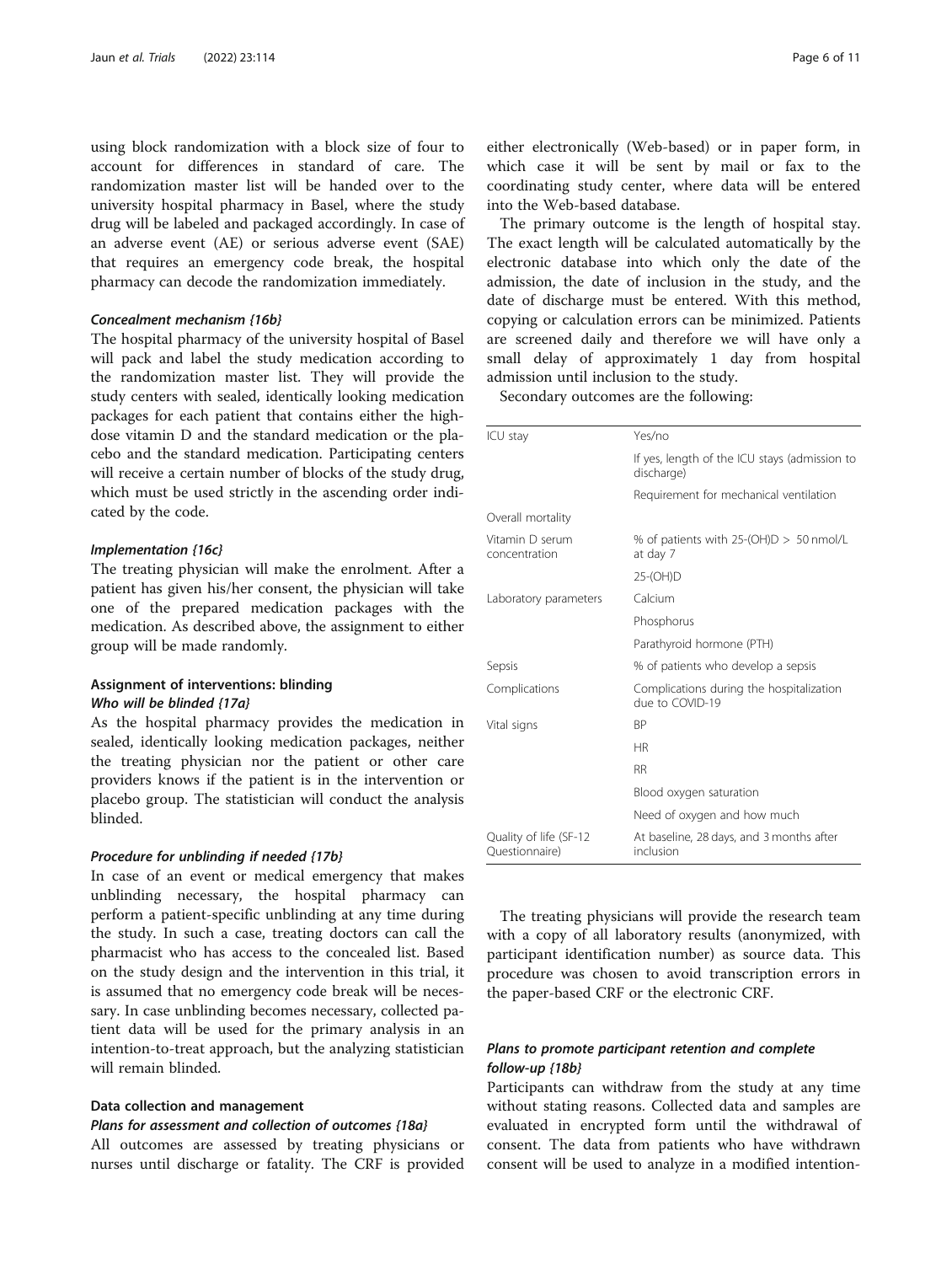to-treat approach, explained in detail in section statistical methods for primary and secondary outcomes.

#### Data management {19}

Data acquisition will be performed by participating centers, entering data directly through a Web-based electronic case report form (eCRF) or by sending a paper version of the CRF to the research team at the main study center (Kantonsspital Baselland, Liestal), where data entry is performed by one of the team members. Data from paper CRFs entered at the study center will be double-checked for data verification purposes. Data about adverse events will be reported by participating centers to the research team at the lead center. The lead center will inform the relevant authorities (ethics committee and the Swissmedic).

Data entered into the electronic CRF or paper version of the CRF will be treated as source data.

All study data will be archived at the lead study center in Liestal for a minimum of 10 years after study termination or premature termination of the clinical trial.

The data will be collected in a Web-based electronic data capture (EDC) system named secuTrial®. The system is accessible via a standard browser and password protection ensures that only authorized personnel can enter the system to view, add, or edit data according to their permissions. Back up of secuTrial® study data is performed according to the IT department of the university hospital Basel.

The EDC will be locked after the data is monitored and all raised queries have been resolved. Data is exported and transferred to the investigator by the CTU according to internal defined processes. Data will be archived for a minimum of 10 years by the sponsorinvestigator. Data is validated for completeness and discrepancies automatically. An audit trail maintains a record of initial entries and changes (reasons for changes, time and date of changes, user identification of entries and changes). The data entered into the eCRF will be reviewed by the responsible centers and an independent monitor will raise queries using the query management system implemented. The participating center must respond to the query and confirm or correct the corresponding data. After that, the monitor can close the query.

## Confidentiality {27}

All collected data will be treated as confidential. The participating center and data will be anonymized; all data will be stored and analyzed in an anonymized way. The results of this study will be published in an anonymized fashion. Direct access to source documents will be permitted for purposes of monitoring, audits, and inspections. The study protocol and dataset shall be accessible to any regulatory authority after publication for at least 10 years.

## Plans for collection, laboratory evaluation, and storage of biological specimens for genetic or molecular analysis in this trial/future use {33}

We have no plans for collecting, laboratory evaluation, and storage of any biological specimens for genetic or molecular analyses in this trial or further use. This trial only uses blood samples taken routinely during the hospitalization of the patients, and no other samples of any other biological material are planned.

## Statistical methods

## Statistical methods for primary and secondary outcomes {20a}

A statistical analysis plan documented detailed methodology for summaries and statistical analyses of the data collected in this trial. The statistical analysis plan is finalized analysis [[31](#page-10-0)]. We will summarize our results using descriptive statistics.

The primary analysis comparing the mean length of hospital stay between the two groups will be performed on the dataset of all randomized patients for whom the outcome measure is available. A two-sided independent Student's *t*-test will be used following log-normal transformation as Feng et al. [\[32](#page-10-0)] suggested. The time to discharge will be assessed up to 3 months, with failure to reach discharge or die before that day considered as right censored at 3 months. Patients who are admitted to ICU or change wards within the hospital can continue the study and their data can be analyzed as planned, since the intervention can be continued, and daily visit data are available within the electronic patient documentation system. For patients who are transferred to another hospital, the primary endpoint will be taken from the respective discharge letter, which is by standard sent from the following hospital to the referring hospital. If this data is not available, the patient will be considered as right censored at the date of transfer.

In the secondary outcome analyses, mean levels of calcium, phosphorus, 25-hydroxyvitamin D, 1,25-dihydroxy vitamin D, and PTH will be compared using twosided independent Student's t-tests. To compare the proportion of patients who died, were admitted to ICU, developed sepsis, and as the proportion of patients with 25-hydroxyvitamin  $D \geq 30$  ng/mL at discharge between the two groups, either the  $\chi^2$  test or the Fisher exact probability test will be used. The Fisher exact probability test is an excellent non-parametric technique for comparing proportions when the two independent samples are small.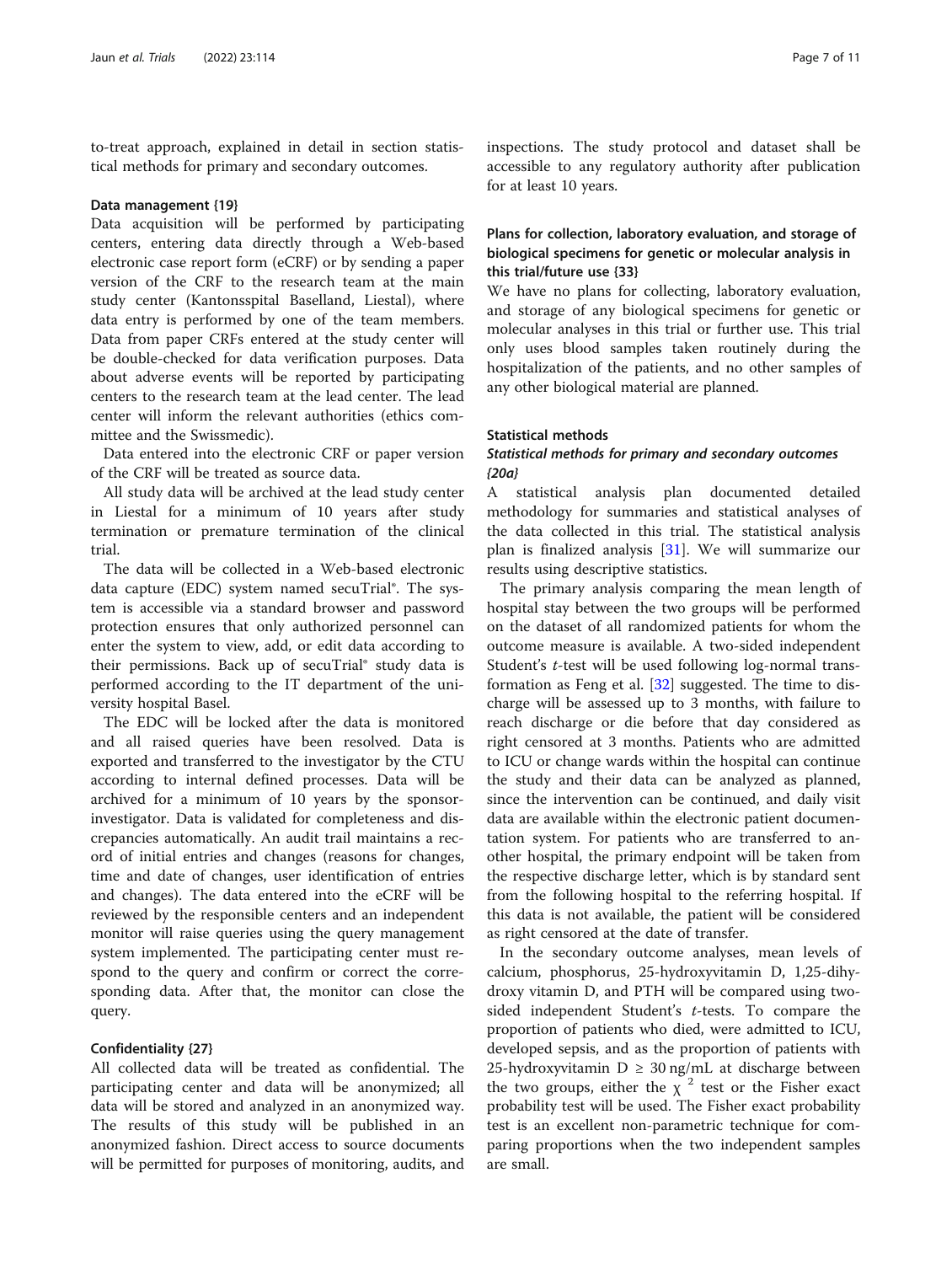#### Interim analyses {21b}

Due to the relatively small sample size and short study duration, we will not identify stopping criteria nor perform interim analyses.

## Methods for additional analyses (e.g., subgroup analyses) {20b}

To evaluate the safety of short-term vitamin D administration in the above-described population, linear/logistic mixed-effect models will be used to estimate treatment effects on safety parameters such as adverse events/laboratory parameters (e.g., serum calcium or PTH) and vital signs. If data permits, subgroup analyses will be performed, such as analyses stratified by gender or baseline vitamin D levels.

## Methods in analysis to handle protocol non-adherence and any statistical methods to handle missing data {20c}

Careful trial planning and execution will minimize the occurrence of missing data as far as possible. In cases where data is missing, treating physicians will be contacted to complete the data from patients' records. If none of the valid reasons to ignore missing data as cited in Jakobsen's practical guide [\[33\]](#page-10-0) is fulfilled, multiple imputation by chained equations will be performed using the R package "mice"  $[34]$  $[34]$ . A sensitivity analysis will be performed on the dataset of patients treated without major protocol deviations, such as delay or noncompliance with the medication plan. Any changes or deviations from the original statistical plan will be reported to the ethics committee.

## Plans to give access to the full protocol, participant-level data, and statistical code {31c}

We plan to publish this protocol, meaning it will be accessible to the public. The complete statistical methods and results will also be published as soon as data collection and analysis are completed. Upon request, competent authorities (CA) will have full access to anonymized patient data and complete statistical code.

#### Oversight and monitoring

## Composition of the coordinating center and trial steering committee {5d}

Professor Leuppi at the medical university clinic of the cantonal hospital Baselland leads this study, which is the coordinating center. The multidisciplinary research team includes medical doctors, a clinical pharmacologist, study nurses, statisticians, and public health scientists. Furthermore, the study team is supported by the clinical trial unit from the clinical research department at the university hospital of Basel. A trial steering committee is not planned.

## Composition of the data monitoring committee, its role, and reporting structure {21a}

All study data and documents shall be accessible to monitors, and questions will be answered during monitoring. The sponsor will perform the site initiation visits and the close-out visit. Scheduled monitoring time points are after the inclusion of the first ten patients and after the last visit of the last patient.

## Adverse event reporting and harms {22}

Reporting of SAEs An adverse event (AE) is defined as any untoward medical occurrence in a patient, or a clinical investigation participant administered a pharmaceutical product, which does not necessarily have a causal relationship with the study procedure. An AE can be any unfavorable and unintended sign (including an abnormal laboratory finding), symptom, or disease, whether or not related to the medicinal (investigational) product. A serious adverse event (SAE) is classified as any untoward medical occurrence that results in death, is life-threatening, requires in-patient hospitalization or prolongs existing hospitalization, results in persistent or significant disability/incapacity, or is a congenital anomaly/congenital disability.

In addition, critical medical events that may not be immediately life-threatening, result in death, or require hospitalization but may jeopardize the patient or require intervention to prevent one of the other outcomes listed above should also usually be considered serious.

All SAEs must be reported immediately and within a maximum of 24 h to the sponsor-investigator of the study. The sponsor-investigator will re-evaluate the SAE and return the form to the site. SAEs resulting in death are reported to the ethics committee via BASEC within 7 days.

All involved ethics committees receive SAEs resulting in death in Switzerland via sponsor-investigator via BASEC within 7 days.

Reporting of suspected unexpected serious adverse reactions (SUSARs) A SUSAR needs to be reported to the ethics committee (local event via the local investigator) via BASEC and to Swissmedic for category B and C studies (via sponsor-investigator) within 7 days if the event is fatal, or within 15 days (all other events).

The sponsor-investigator must inform all investigators participating in the clinical study of the occurrence of a SUSAR. According to the exact timelines, all in the trial involved ethics committees will be informed about SUSARs in Switzerland via the sponsor-investigator via BASEC.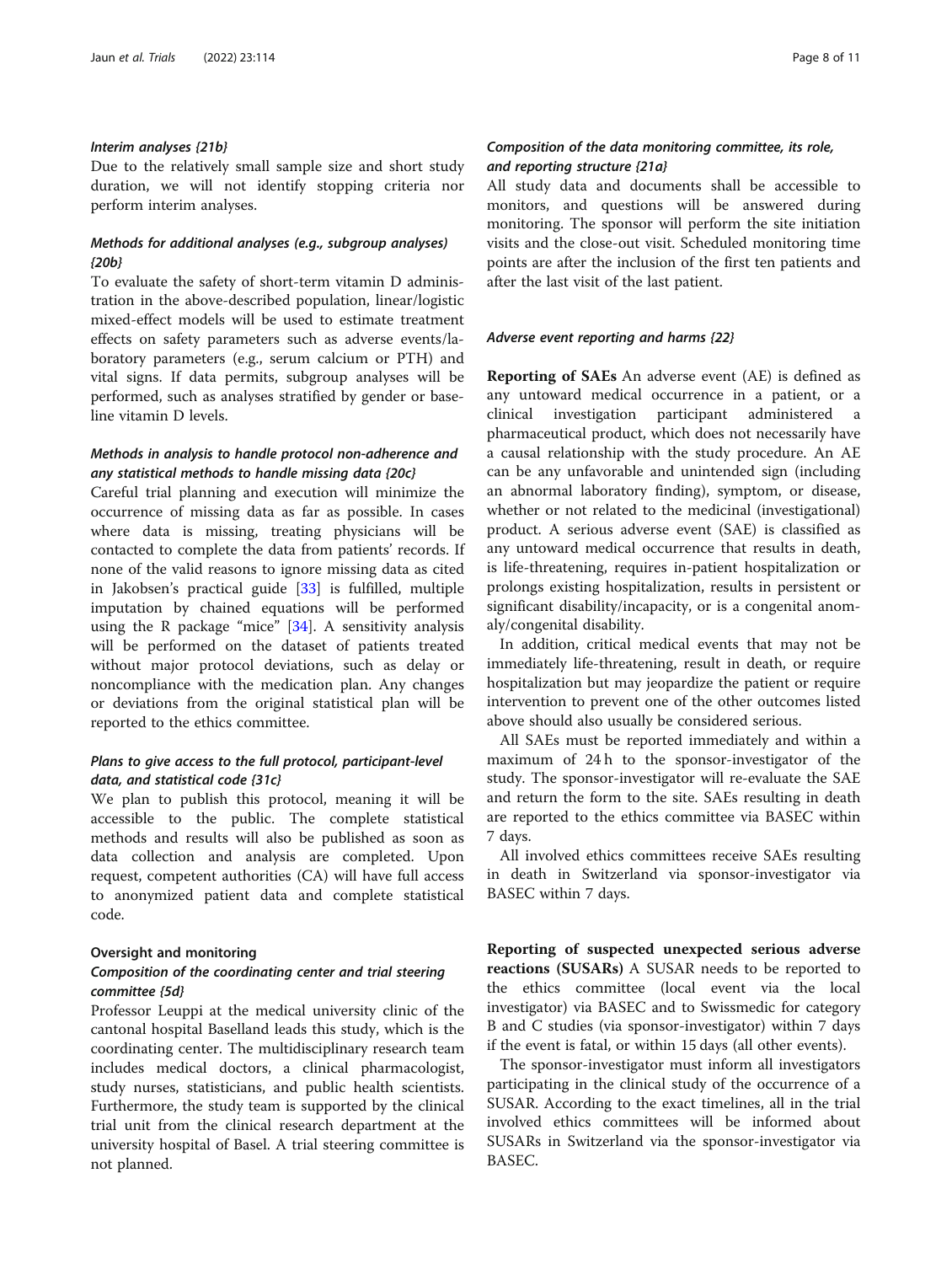Reporting of safety signals All suspected new risks and relevant new aspects of known adverse reactions that require safety-related measures, i.e., so-called safety signals, must be reported to the sponsor-investigator within 24 h. The sponsor-investigator must report the safety signals within 7 days to the ethics committee (local event via the local investigator) via BASEC and to Swissmedic in case of a category B or C study.

The sponsor-investigator must immediately inform all participating investigators about all safety signals. The other ethics committees involved in the trial will be informed about safety signals in Switzerland via the sponsor-investigator.

Reporting and handling of pregnancies Pregnant participants must immediately be withdrawn from the clinical study. Any pregnancy occurring during the treatment phase of the study and within 30 days after discontinuation of study medication will be reported to the sponsor-investigator within 24 h. The administration of vitamin D3 is not contraindicated in pregnancy, but hypercalcemia caused by long-term overdose can lead to various negative outcomes for the child. Furthermore, since the evidence for the effect of high-dose vitamin D in patients with COVID-19 remains uncertain, it was decided to exclude pregnant women. Pregnant women with a known vitamin D deficiency should be supplemented according to prescribing information or according to the recommendations of the treating gynecologist.

Periodic reporting of safety An annual safety report (ASR) is submitted once a year to the local ethics committee by the local investigator and to Swissmedic in case of a category B study, as this study is categorized, via the sponsor-investigator.

#### Frequency and plans for auditing trial conduct {23}

Independently from investigators, regulatory authorities can audit this trial. Study documentation and data are accessible to auditors/inspectors, and questions are answered during inspections. All involved parties must keep the participant data strictly confidential.

## Plans for communicating important protocol amendments to relevant parties (e.g., trial participants, ethical committees) {25}

Substantial amendments are only implemented after approval of the local ethics committee (LEC) and Swissmedic, respectively.

Under emergency circumstances, deviations from the protocol to protect human subjects' rights, safety, and well-being may proceed without prior approval of the sponsor and the LEC/CA. Such deviations shall be documented and reported to the sponsor and the LEC/CA as soon as possible. All non-substantial amendments are communicated to the CA as soon as possible.

#### Dissemination plans {31a}

We aim to publish the results of this study in a peerreviewed journal. There is no intention to use professional writers. This trial is registered at [www.](http://www.clinicaltrials.gov) [clinicaltrials.gov](http://www.clinicaltrials.gov) and kofam.ch and is therefore accessible to the public.

#### **Discussion**

The primary aim of this study is to determine whether a high dose of vitamin D improves the course of COVID-19 or not. Two issues might affect the ability to recruit patients for this trial: first levels of vitamin D are the highest by the end of summer [\[35](#page-10-0)], which could lead to problems in recruiting. After the full ethics approval and the approval from Swissmedic, the recruitment period is expected to start at end of 2020 or early 2021. Shorter days and less exposure to sunlight most certainly lead to a decreasing serum concentration of vitamin D. Therefore, we anticipate that we will not have recruiting problems due to high vitamin D levels.

Secondly, travel regulation and other policies can change day by day and are carefully monitored by the Swiss government, which leads to a more unpredictable situation for this and other studies investigating COVID-19.

While the number of patients hospitalized with COVID-19 declined between April and August, numbers have started to rise again. Latest studies have shown a link between international and domestic air travel and the number of COVID-19 cases, so unless air travel is restricted again, we can expect an increasing number of cases [\[36](#page-10-0), [37\]](#page-10-0). The same can be applied for lockdown policies and other public health measures, leading to decreasing cases [[38,](#page-10-0) [39](#page-10-0)] and subsequent rebounds after gradually releasing the measures.

There are minimal risks in the participation in this study. Almost no side effects are reported when using a high vitamin D dosage, but it has a potential short and may also long-term benefit [\[23](#page-10-0), [24](#page-10-0), [40\]](#page-10-0). Some recent findings indicate an association between vitamin D deficiency and disease severity [[23,](#page-10-0) [41,](#page-10-0) [42\]](#page-10-0). However, there is a lack of consensus on the dosage of vitamin D supplementation  $[40]$  $[40]$ . With this trial, we hope to make a valuable contribution in clarifying the role of vitamin D in COVID-19 and its effect on short-term outcomes. The crucial point is that vitamin D supplementation is a simple, safe, and inexpensive possibility to correct vitamin D deficiency, with potential benefits to patients with COVID-19  $[43]$  $[43]$ . On a larger scale, the benefit that effective treatment of vitamin D deficiency in patients with COVID-19 could have on the overall costs of the health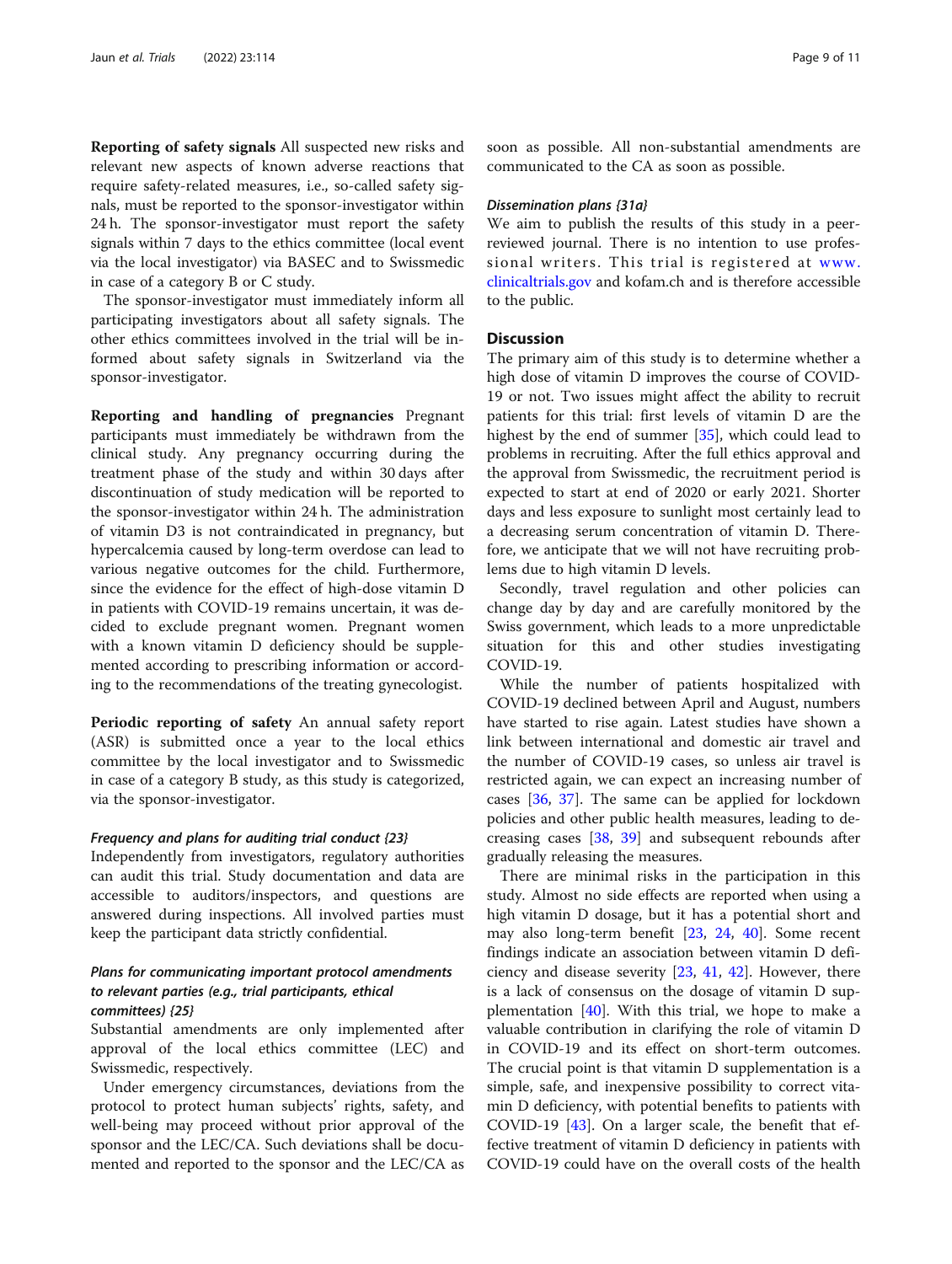<span id="page-9-0"></span>care system must also be considered. The authors hope to make a valuable contribution to future treatment guidelines for patients with COVID-19.

## Trial status

This study was submitted to the local ethics committee the first time at the end of May 2020. After the feedback, we revised the study protocol to change the design from an open label to randomized controlled double-blind. Other changes were made in the protocol (version 3.1., 26.07.2021), which was approved by the regional ethics committee without further obligations in August 2021. This trial was also submitted to Swissmedic and got the approval in October 2020. We submitted this protocol to Trials first in November 2020, and revisions came back in September 2021. Neither the submitting authors nor the Editor of the Journal can explain what happened in the meantime. We could include the last patient for this trial in mid of September 2021. The follow-up (28 days and 3 months) quality of life will be terminated by mid-November 2021.

#### Abbreviations

AE: Adverse event; ARDS: Acute respiratory distress syndrome; ASR: Annual safety report; BASEC: Business Administration System for Ethical Committees ([https://submissions.swissethics.ch/en/\)](https://submissions.swissethics.ch/en/); BP: Blood pressure; CA: Competent authority (e.g., Swissmedic); CRF: Case report form; CoV: Coronavirus; eCRF: Electronic case report form; CTU: Clinical trial unit; EKNZ: Ethical committee of north-western and central Switzerland; EKOS: Ethical committee of eastern Switzerland; EOC: Ente Ospidaliero Cantonale (Regional Hospital Ticino); FAS: Full analysis set; HR: Heart rate; KSA: Kantonsspital Aarau; KSBL: Kantonsspital Baselland; KSSG: Kantonsspital St. Gallen; LEC: Local ethics committee; MERS: Middle East respiratory syndrome; PI: Principal investigator; PP: Per protocol; PTH: Parathyroid hormone; RR: Respiratory rate; SAE: Serious adverse event; SARS: Severe acute respiratory syndrome; SUSAR: Suspected unexpected serious adverse reaction; TAU: Treatment as usual; TI: Ticino

#### Acknowledgements

The authors of this manuscript thank hospital colleagues and colleagues from the Centre for Primary health care at the University of Basel for their support for this study.

#### Authors' contributions {31b}

JDL is the sponsor-investigator of this trial. SG is the trial statistician. FJ, CLG, KA, PH, and PT are co-investigators at the lead center. MB, PS, LE, and LG are local principal investigators. FJ wrote the first draft of this manuscript, which was revised critically by all authors. KA, FJ, MB, GLC MB, PS, LG, LE, ALT, JM, PH, and PT contributed to the protocol with their expertise. FJ, KA, GLC, and AM are responsible for the project administration. The authors read and approved the final manuscript.

#### Funding {4}

This study is financed by the research fund of Professor Leuppi. Additionally, it is foreseen to obtain more financial support from other foundations.

#### Availability of data and materials {29}

The primary owner of the data collected within this trial is Professor Leuppi. With all the local project leaders, an agreement is available that declares all parties' duties and responsibilities within this project.

Furthermore, the study protocol and dataset shall be accessible to any regulatory authority for at least 10 years after publication.

#### **Declarations**

#### Ethics approval and consent to participate {24}

Attached to this document is the statement of the Swiss ethics committee (BASEC No: 2020-01401). In this case, several local ethical committees are involved.

EKNZ (ethical committee of north-western and central Switzerland) is the lead ethics committee in this trial. Full ethical approval was granted on September 23, 2020.

EKOS (ethical committee of eastern Switzerland): The obligation was fulfilled, and we are awaiting the answer and the full approval.

CEC TI (ethical committee of Ticino): We are in the process of translating the documents into Italian for submission.

Written informed consent will be obtained from all study participants.

#### Consent for publication {32}

No personal data and/or video of any patient is used in this manuscript; therefore, a consent for publication is not needed.

#### Competing interests {28}

The authors declare that they have no competing interests.

#### Author details

<sup>1</sup>University Clinic of Medicine, Cantonal Hospital Baselland, Rheinstrasse 26 CH-4410 Liestal, Switzerland. <sup>2</sup> Cantonal Hospital St. Gallen, Rohrschacherstrasse 95, CH-9001 St. Gallen, Switzerland. <sup>3</sup>Science Application Concepts GmbH, Luzernerstrasse 190, CH-6402, Merlischachen, Switzerland. 4 Cantonal Hospital Aarau, Tellstrasse 25, CH-5001 Aarau, Switzerland. 5 Regional Hospital Bellinzona, Via A. Gallino 12, CH-6500 Bellinzona, Switzerland. <sup>6</sup>Cantonal Hospital Baselland, Rheinstrasse 26, CH-4410 Liestal Switzerland. <sup>7</sup> Centre for Primary Health Care, University of Basel, Rheinstrasse 26, CH-4410 Liestal, Switzerland.

#### Received: 19 November 2020 Accepted: 10 January 2022 Published online: 04 February 2022

#### References

- 1. Zhu N, Zhang D, Wang W, Li X, Yang B, Song J, et al. A novel coronavirus from patients with pneumonia in China, 2019. N Engl J Med, 2020. 382(8): 727–33.
- 2. Zhong NS, Zheng BJ, Li YM, Poon LL, Xie ZH, Chan KH, et al. Epidemiology and cause of severe acute respiratory syndrome (SARS) in Guangdong, People's Republic of China, in February, 2003. Lancet Lond Engl. 2003; 362(9393):1353–8. [https://doi.org/10.1016/S0140-6736\(03\)14630-2](https://doi.org/10.1016/S0140-6736(03)14630-2).
- 3. Assiri A, Al-Tawfiq JA, Al-Rabeeah AA, Al-Rabiah FA, Al-Hajjar S, Al-Barrak A, et al. Epidemiological, demographic, and clinical characteristics of 47 cases of Middle East respiratory syndrome coronavirus disease from Saudi Arabia: a descriptive study. Lancet Infect Dis. 2013;13(9):752–61.
- 4. Song Z, Xu Y, Bao L, Zhang L, Yu P, Qu Y, et al. From SARS to MERS, thrusting coronaviruses into the spotlight. Viruses. 2019;11(1):59. [https://doi.](https://doi.org/10.3390/v11010059) [org/10.3390/v11010059](https://doi.org/10.3390/v11010059).
- 5. Yin Y, Wunderink RG. MERS, SARS and other coronaviruses as causes of pneumonia. Respirol Carlton Vic. 2018;23(2):130–7.
- Hansdottir S, Monick MM, Hinde SL, Lovan N, Look DC, Hunninghake GW. Respiratory epithelial cells convert inactive vitamin D to its active form: potential effects on host defense. J Immunol Baltim Md 1950. 2008;181(10): 7090–9.
- 7. Olliver M, Spelmink L, Hiew J, Meyer-Hoffert U, Henriques-Normark B, Bergman P. Immunomodulatory effects of vitamin D on innate and adaptive immune responses to Streptococcus pneumoniae. J Infect Dis. 2013;208(9):1474–81. [https://doi.org/10.1093/infdis/jit355.](https://doi.org/10.1093/infdis/jit355)
- 8. Greiller CL, Martineau AR. Modulation of the immune response to respiratory viruses by vitamin D. Nutrients. 2015;7(6):4240–70. [https://doi.](https://doi.org/10.3390/nu7064240) [org/10.3390/nu7064240](https://doi.org/10.3390/nu7064240).
- Zheng Z, Peng F, Xu B, Zhao J, Liu H, Peng J, et al. Risk factors of critical & mortal COVID-19 cases: a systematic literature review and meta-analysis. J Infect. 2020;81(2):e16–25.
- 10. Cannell JJ, Vieth R, Umhau JC, Holick MF, Grant WB, Madronich S, et al. Epidemic influenza and vitamin D. Epidemiol Infect. 2006;134(6):1129–40.